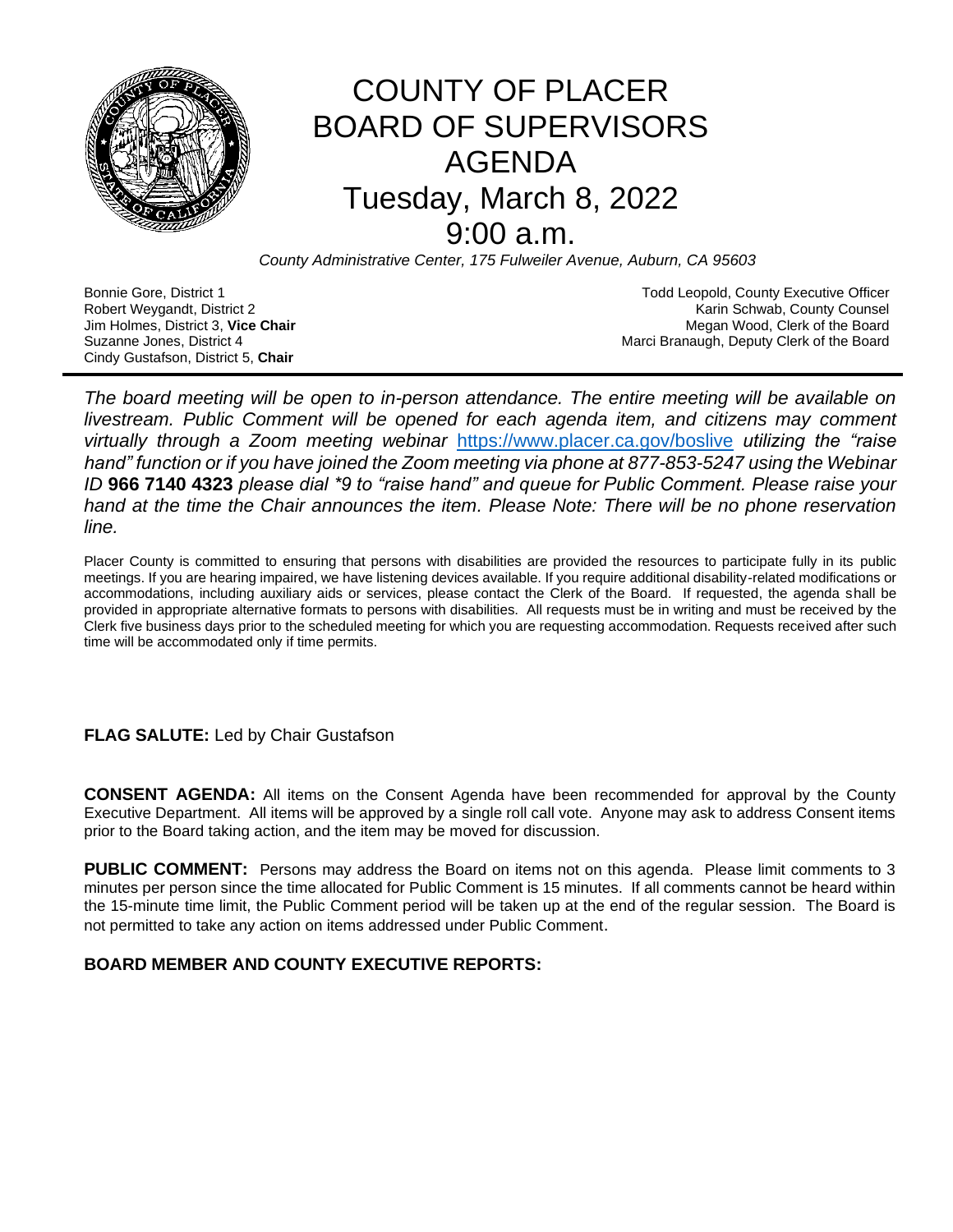#### **TIMED ITEMS to be discussed at the time shown or shortly thereafter**

#### **9:20 a.m.**

*1*

*3*

# 1. **BOARD OF SUPERVISORS**

- A. Proclamation
	- 1. Approve and Present a Proclamation establishing March 2022 as American Red Cross Month in Placer County.

*(Chair Gustafson 5 min)*

### **9:25 a.m.**

# 2. **PUBLIC WORKS**

- A. Authorization to Restart Feasibility Evaluation of the Cabin Creek Biomass Facility at Eastern Regional Landfill and Apply for Grant Programs
	- 1. Authorize staff to restart the Cabin Creek Biomass facility project evaluation at Eastern Regional Landfill for the feasibility of construction and operation along with potential partnerships.
	- 2. Adopt a Resolution approving the submittal of a grant application to California Department of Forestry and Fire Protection (Calfire) for \$2,000,000, authorizing the submittal of applications for all grant programs pertaining to Biomass for which Placer County is eligible, and appointing the County Executive Officer, Director of Public Works, or their designees, to execute grant program agreements pursuant to the terms contained in the Resolution.
	- 3. Approve two dollar to one dollar match funding from the Environmental Engineering Solid Waste fund totaling \$4,000,000 if awarded the \$2,000,000 Calfire grant.

*(Jared Deck 15 min)*

#### **9:40 a.m.**

#### 3. **COUNTY EXECUTIVE**

- A. Price Index Adjusted Health and Human Services Fees for Fiscal Year 2021-22
	- 1. Adopt a Resolution correcting the current fee schedule for services provided by the Environmental Health Division of the Health and Human Services Department by 1.69% for Consumer Price Index adjusted fees.

*(Gina Olivares 5 min)*

#### **10:05 a.m.**

### 4. **COUNTY EXECUTIVE**

- A. Ordinance Repealing and Replacing Placer County Code Chapter 12, Article 12.26, Entitled "Camping and Personal Property Storage on County Property and Public Areas"
	- 1. Introduce and waive oral reading of an Ordinance repealing and replacing Placer County Code Chapter 12, Article 12.26, in its entirety regarding camping on county property.

*(Bekki Riggan 30 min)* 

#### **10:45 a.m.**

#### 5. **COMMUNITY DEVELOPMENT RESOURCE AGENCY**

- A. Short Term Rental Permit Fee Schedule Adjustment
	- 1. Conduct a Public Hearing and adopt a Resolution adjusting the Short-Term Rental Permit Fee Schedule.

*(Crystal Jacobsen 15 min)*

*19*

*35*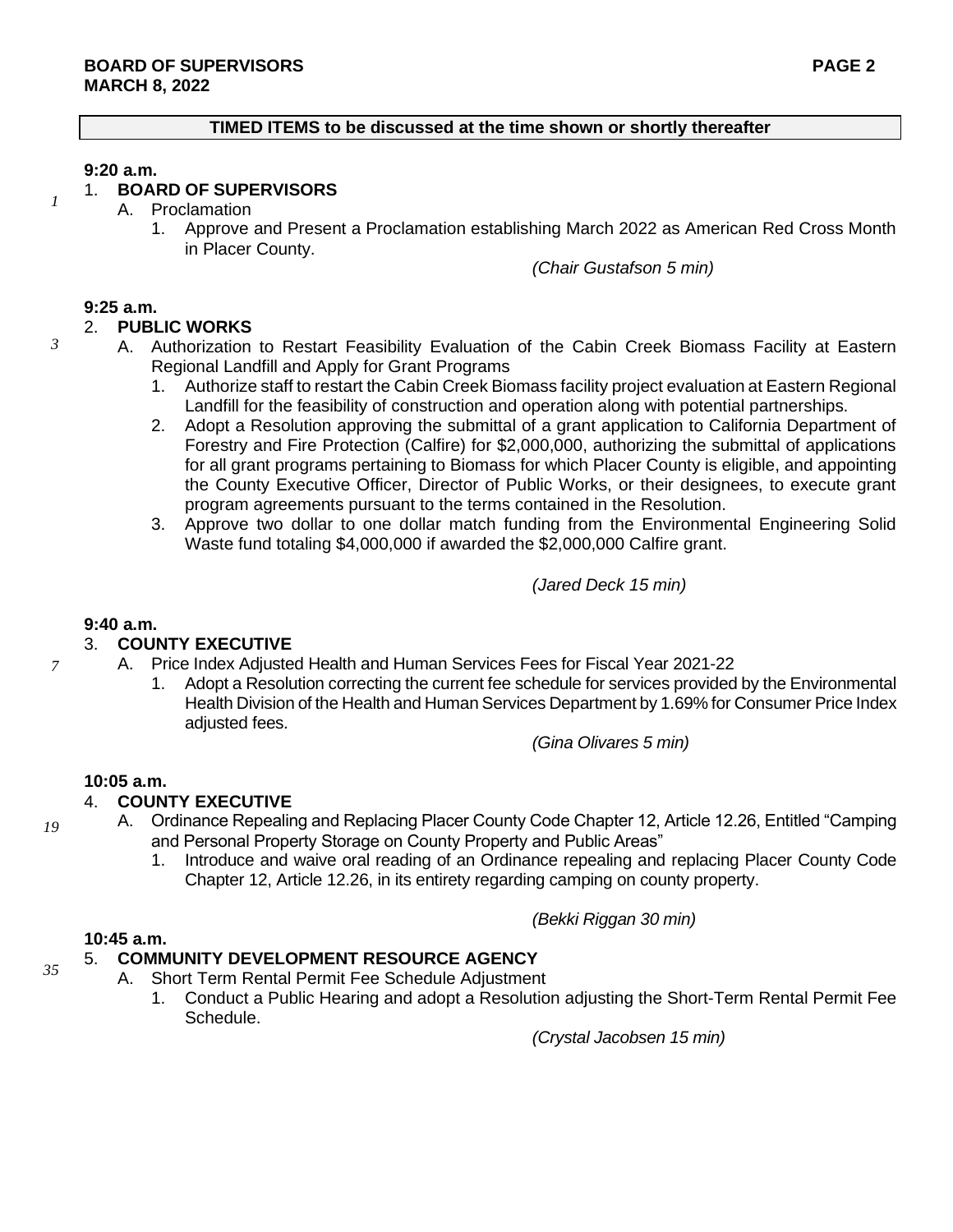#### **DEPARTMENT ITEMS to be considered for action as time allows**

# 6. **FACILITIES MANAGEMENT**

- A. Mid-Year Update for FY 2021-22 Five-Year Capital Improvement Plan for Facilities Management
	- 1. Receive a presentation on the status of FY 2021-22 Five-Year Capital Improvement Plan for Facilities.

### *(Steve Newsom 15 min)*

- B. Purchase and Sale Agreement | David G. Rohrer and Aimee R. Rohrer Family Trust Big Hill Area, Auburn, CA
	- 1. Adopt a Resolution approving the Placer Legacy Program acquisition of the 140± acre parcel of open space land in the Big Hill area of Auburn described as APN 026-081-037-000 (Property) from the David G. Rohrer and Aimee R. Rohrer Family Trust for \$1,000,000; and authorize the Director of Facilities Management, or designee, to execute a Purchase and Sale Agreement (PSA) and take all necessary actions to implement the terms of the PSA and acquire the Property.
	- 2. Approve a FY 2021-22 Budget Amendment (AM-00615) in the amount of \$1,000,000 in the Open Space Fund for the purchase price of the land asset, by canceling \$500,000 in Open Space Fund Reserves and \$500,000 in Tree Preservation Fund Reserves.
	- 3. Authorize the addition of the Property to the County's comprehensive capital assets list once acquired.

*(Karyn Boulais 15 min)*

#### 7. **HEALTH AND HUMAN SERVICES**

- A. Roseville Hospitality LLC dba Hampton Inn & Suites Roseville and COVID Meal Amendments
	- 1. Approve an amendment to a contract with Roseville Hospitality LLC dba Hampton Inn & Suites, Roseville of San Francisco, CA for Emergency Lodging services for a maximum increase of \$800,000 for a new maximum amount of \$5,597,499 through June 30, 2022, to extend the term and increase capacity, as needed, for increased COVID-19 risk subject to available funding.
	- 2. Approve an amendment to a Master Agreement with eight (8) suppliers for Meal Delivery Services in the aggregate amount of \$200,000 for a new maximum aggregate amount of \$1,675,000 through June 30, 2022.
	- 3. Authorize the Purchasing Manager to sign all required documents.

*(Amy Ellis 10 min)*

### 8. **INFORMATION TECHNOLOGY**

- A. Amend Supplier Contract SCN104288 with Astound Broadband LLC to expand broadband services in Penryn
	- 1. Approve an amendment to Supplier Contract SCN104288 with Astound Broadband LLC, a Washington limited liability company dba Wave Broadband of Roseville, CA (Wave Broadband) to increase the amount by \$917,001 to include additional underserved households within the Penryn region for a revised total of \$1,417,001.
	- 2. Authorize the County's Chief Information Officer, or designee, to execute all required documents.

*(Jarrett Thiessen 10 min)*

#### 9. **COUNTY EXECUTIVE**

- A. Local Agency Formation Commission (LAFCO) Per Diem
	- 1. Introduce an Ordinance and waive oral reading, amending Placer County Code Chapter 2, Article 2.40 to delete Section 2.40.020 regarding Local Agency Formation Commission Compensation.

*67*

*61*

*59*

*47*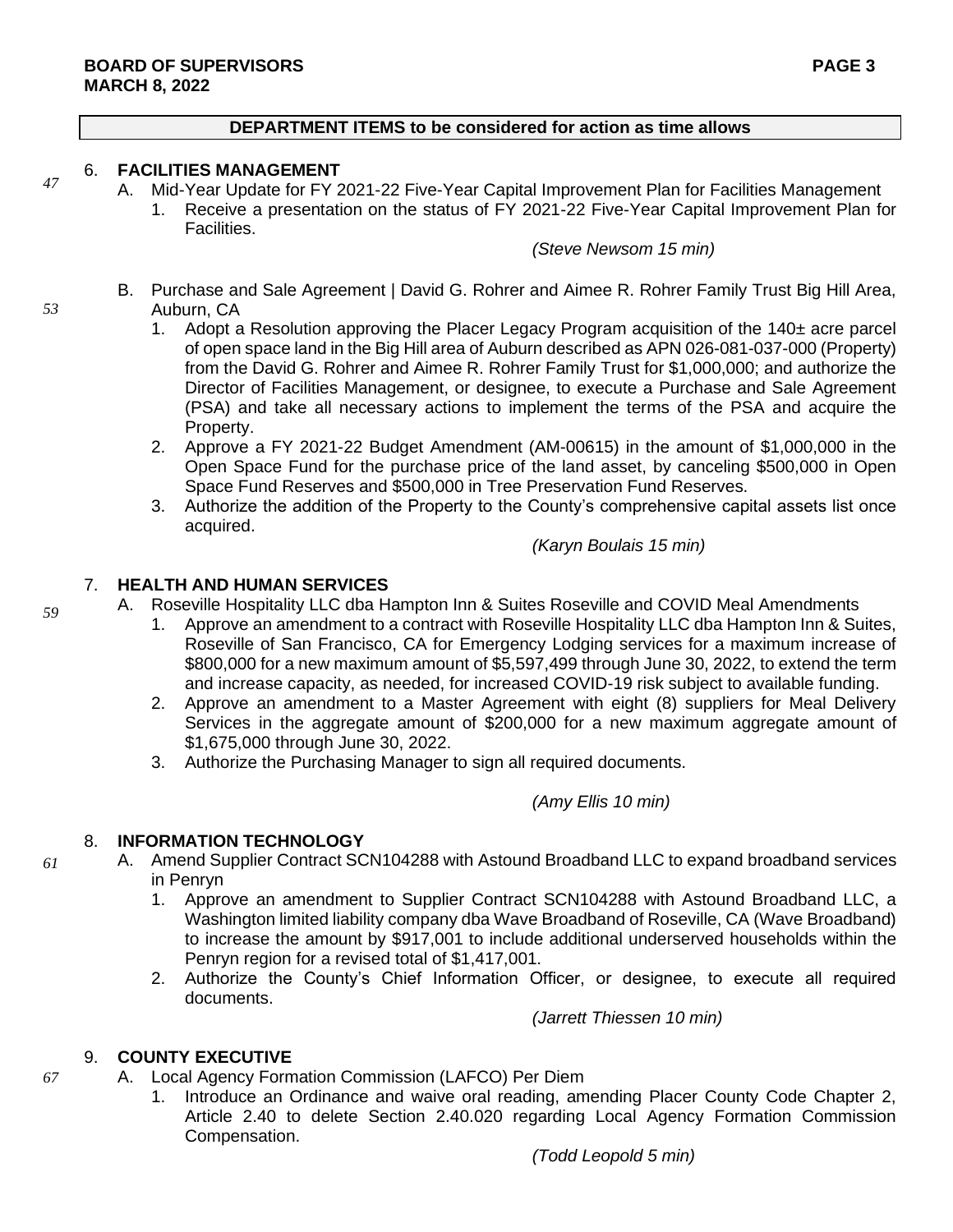#### **BOARD OF SUPERVISORS PAGE 4 MARCH 8, 2022**

10. **COUNTY COUNSEL/ADJOURN TO CLOSED SESSION:** Pursuant to the cited authority (all references are to the Government Code), the Board of Supervisors will hold a closed session to discuss the following listed items. A report of any action taken will be presented prior to adjournment.

# **(A) GOVERNMENT CODE §54956.9 – CONFERENCE WITH LEGAL COUNSEL**

- 1. Existing Litigation (Government Code §54956.9(d)(1)):
	- (a) Clifton Shepherd v. Robert Weygandt, County of Placer, et al. Placer County Superior Court Case No: S-CV-0044187
- 2. Anticipated Litigation:
	- (a) Potential exposure to litigation pursuant to subdivision (d)(2) of Government Code §54956.9: One potential case

**(B) GOVERNMENT CODE SECTION §54957 – PUBLIC EMPLOYEE PERFORMANCE EVALUATION** Title: County Executive Officer

### **CONSENT ITEMS**

All items on the Consent Agenda have been recommended for approval by the County Executive Department. All items will be approved by a single roll call vote. Anyone may ask to address Consent items prior to the Board taking action, and the item may be moved for discussion.

# 11. **CLAIMS AGAINST THE COUNTY**

- A. Reject the following claim(s), as recommended by the offices of County Counsel and Risk Management:
	- 1. CNDA 22-00031 Kincaid, Jason (Personal Injury) \$20,000.00
	- 2. CNDA 22-00037 Stranzl, Jim (Property Damage) \$500.00
	- 3. CNDA 22-00038 Sokyrko, Vadim (Property Damage) \$8,920.00

# 12. **CLERK OF THE BOARD**

- A. Revised 2022 Placer County Board of Supervisors Meeting Schedule
	- 1. Approve the addition of a Special Meeting on Tuesday, April 5, 2022
	- 2. Cancel the Regular Meeting on Tuesday, April 12, 2022, in Auburn
	- 3. Approve the addition of a Regular Meeting on Tuesday, April 19, 2022, in Auburn
	- 4. Cancel the Regular Meeting on Monday, April 25, 2022, in Tahoe
	- 5. Cancel the Regular Meeting on Tuesday, April 26, 2022, in Tahoe
	- 6. Change the meeting location for the Tuesday, May 24, 2022, from Auburn to Tahoe

# 13. **COMMITTEES AND COMMISSIONS**

- A. Olympic Valley Municipal Advisory Council
	- 1. Approve the appointment of Barbara Bossung to the unexpired term of Seat #7 of the Olympic Valley Municipal Advisory Council.

# 14. **COUNTY EXECUTIVE**

- A. Adoption of an amended FY 21-22 Position Allocation Ordinance
	- 1. Adopt an Ordinance, introduced on February 22, 2022, approving an amended FY 21-22 Un-Codified Allocation of Positions to Departments.
- B. SNOW Sports Museum Memorandum of Understanding
	- 1. Approve and authorize the Chair of the Board of Supervisors to execute a Memorandum of Understanding between the County of Placer and the Sierra Nevada Olympic and Winter (SNOW) Sports Museum Foundation relative to the development of a proposed SNOW museum project.

*73*

*71*

*77*

*95*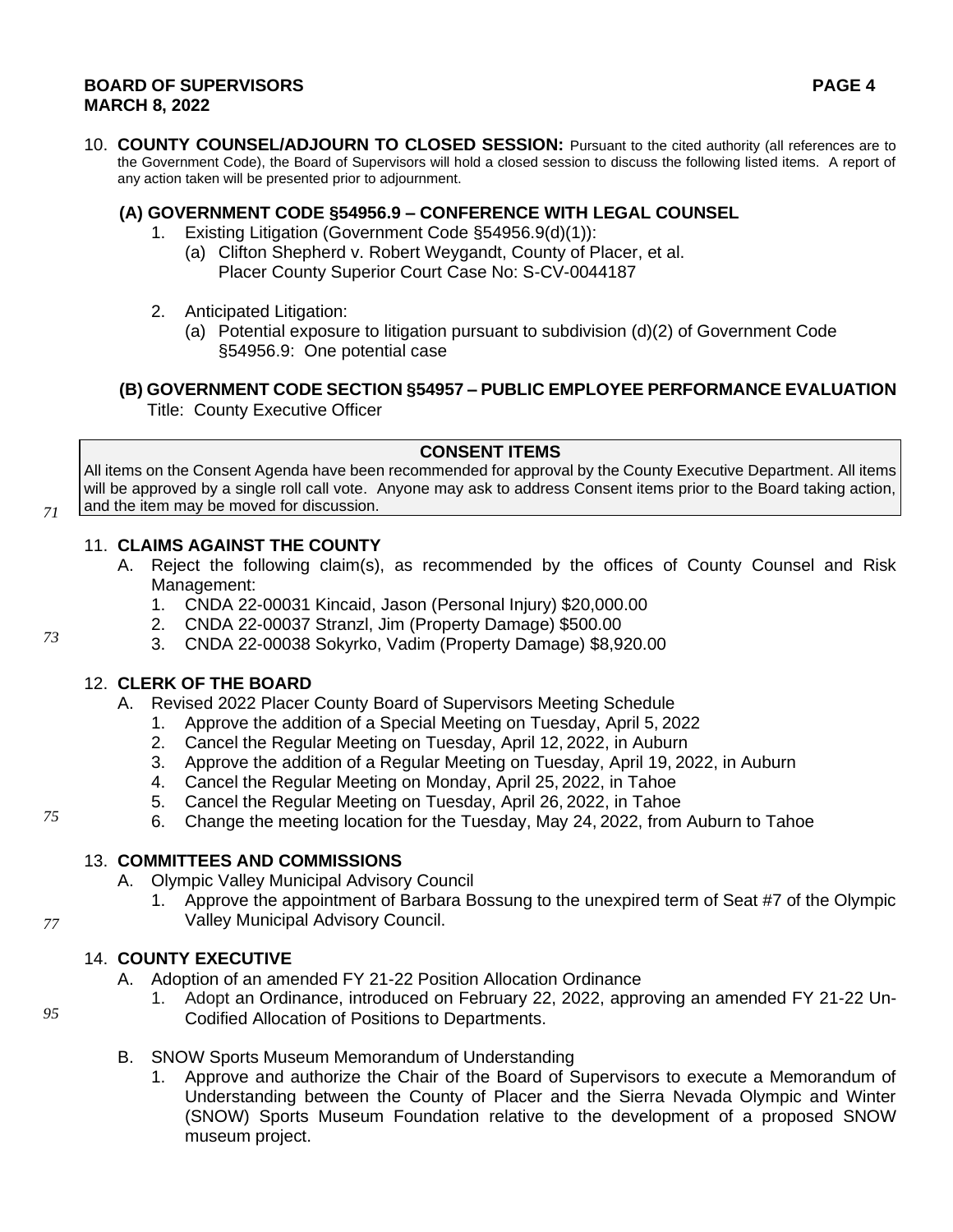- C. Reaffirm a Local Health Emergency Declaration by the Placer County Interim Health Officer Due to the Immediate Public Health Threat Caused by Hazardous Waste and Debris from the River Fire *107*
	- 1. Adopt a Resolution to reaffirm a Local Health Emergency Declaration by the Placer County Interim Health Officer due to the River Fire.
- D. Reaffirm a Local Emergency in Placer County due to River Fire *115*
	- 1. Adopt a Resolution to reaffirm a Local Emergency in Placer County due to the River Fire.

# 15. **FACILITIES MANAGEMENT**

- A. Behavioral Health Urgent Care Center Tenant Improvement | Supplemental Job Order Authorizations with PRIDE Industries One, Inc *123*
	- 1. Authorize the Director of Facilities Management, or designee, to approve Supplemental Job Order Authorizations, with PRIDE Industries One, Inc. (PRIDE) of Roseville, CA in an amount not to exceed a total construction contract amount of \$300,000 for the Behavioral Health Urgent Care Center Tenant Improvement for the Health and Humans Services Adult System of Care Division at 101 Cirby Hills Drive in Roseville, and authorize additional Supplemental Job Order Authorizations for unforeseen site conditions not to exceed \$27,500, consistent with the County Purchasing Manual and Section 20142 of the Public Contract Code as project funding allows.
	- 2. Approve a FY 2021-22 Budget Amendment (AM-00612) of \$335,000 in the Capital Project Fund, PJ01572 Behavioral Health Urgent Care Tenant Improvement, funded by Health and Human Services.

# 16. **HEALTH AND HUMAN SERVICES**

- A. Resolution to Provide SB 1383 Services
	- 1. Adopt a Resolution authorizing the Director of Health and Human Services to enter into evergreen agreements with local governments to provide SB 1383 inspection and education services and recover related costs with Risk Management and County Counsel concurrence.
- B. SutterLink Access | Memorandum of Understanding with Sutter Health
	- 1. Approve an evergreen Memorandum of Understanding with Sutter Health to provide SutterLink access and authorize the Assistant Director of Health and Human Services to sign the agreement with Risk Management and County Counsel concurrence, and to sign subsequent amendments consistent with the agreement's subject matter and scope of work with Risk Management and County Counsel concurrence.
	- C. Commendation Honoring Krista L. Shalley-Madrigal
		- 1. Approve a Commendation honoring Krista Shalley-Madrigal, Health and Human Services Department, Program Supervisor, for outstanding service to Placer County.
		- D. Adult Residential Treatment Services for Mentally Disabled Adults | Willow Glen Care Center Assignment and Amendment
			- 1. Approve an amendment and assignment from Willow Glen Care Center, Inc. to Willow Glen Care Center and to increase the overall agreement amount by \$270,000 for a new total amount of \$870,000, to provide adult residential treatment services for mentally disabled adults for the period of July 1, 2021 through June 30, 2022, and authorize the Director of Health and Human Services to execute the agreement with Risk Management and County Counsel concurrence, and to sign amendments not to exceed \$87,000, consistent with the subject matter and scope of work with Risk Management and County Counsel concurrence.

*131*

*133*

*125*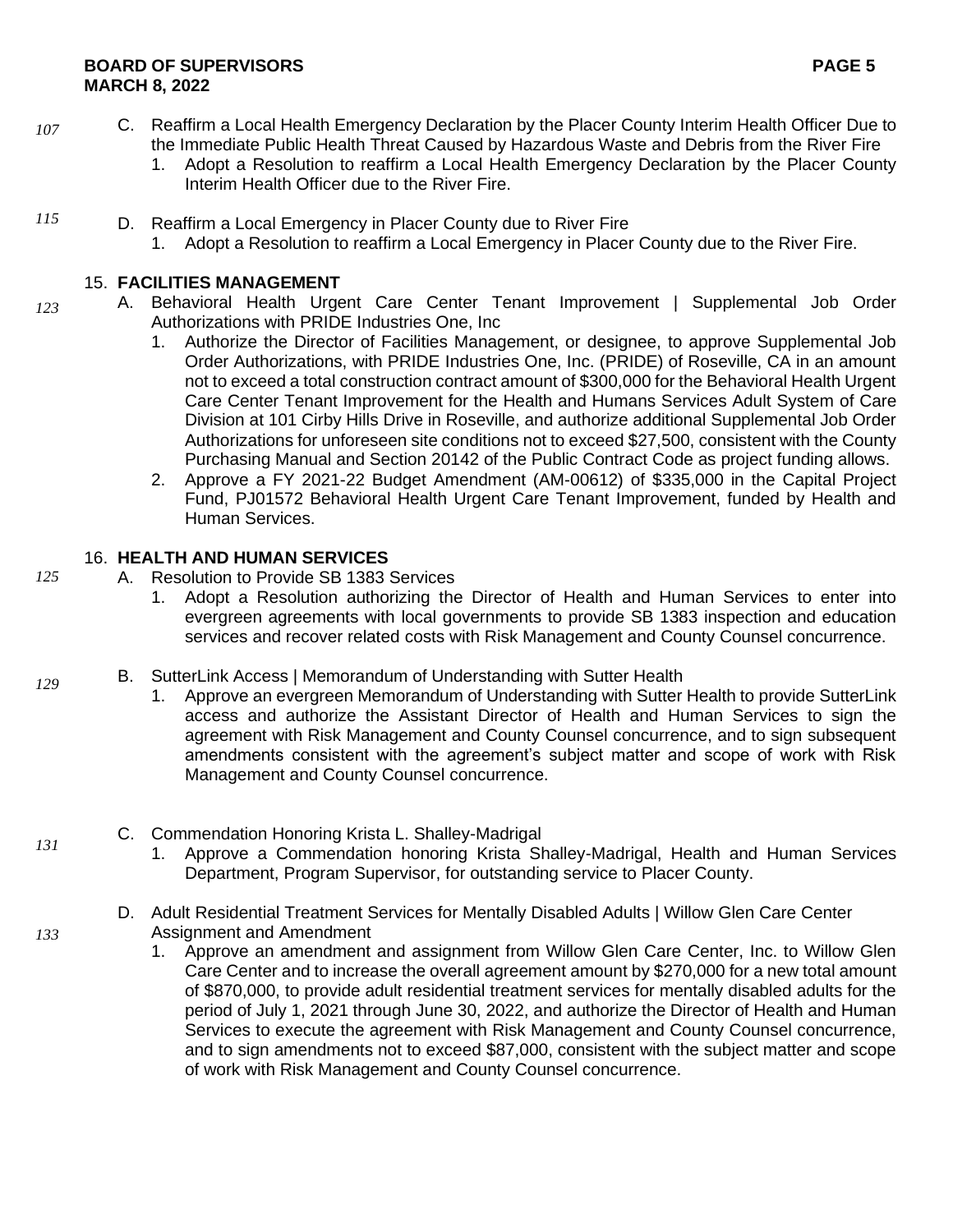- E. Amendments to Coronavirus Emergency Supplemental Funding Agreements
	- 1. Approve an amendment with Stand Up Placer, Inc. for the Coronavirus Emergency Supplemental Funding program for the purpose of reducing COVID-19 treatment barriers and COVID-19 mitigation strategies for re-entry clients, to a revised term of March 31, 2021 to January 31, 2023 and authorize the Director of Health and Human Services to sign the amendment with Risk Management and County Counsel concurrence, and to sign any subsequent amendments consistent with the agreements subject matter and scope of work with Risk Management and County Counsel concurrence.
	- 2. Approve an amendment with Granite Wellness Center for the Coronavirus Emergency Supplemental Funding program for the purpose of reducing COVID-19 treatment barriers and COVID-19 mitigation strategies for re-entry clients, to a revised term of March 31, 2021 to January 31, 2023 and authorize the Director of Health and Human Services to sign the amendment with Risk Management and County Counsel concurrence, and to sign any subsequent amendments consistent with the subject matter and scope of work with Risk Management and County Counsel concurrence.
	- 3. Approve an amendment with California Forensic Medical Group for the Coronavirus Emergency Supplemental Funding program for the purpose of enhancing COVID-19 mitigation efforts as part of the Inmate Health Services provided within the County Jails and Juvenile Detention Facility to a revised term of March 31, 2021 to January 31, 2023 and authorize the Director of Health and Human Services to sign the amendment with Risk Management and County Counsel concurrence, and to sign any subsequent amendments consistent with the subject matter and scope of work with Risk Management and County Counsel concurrence.

# 17. **LIBRARY**

- A. Building Forward: Library Infrastructure Grant Program
	- 1. Adopt a Resolution authorizing the County Executive Officer or designee to execute and submit applications and related documents for the California State Library Building Forward: Library Infrastructure Grant Program.

# 18. **PARKS AND OPEN SPACE**

- A. Intention to Set Public Hearing | Annexation of the Brookwood Estates Subdivision into County Service Area No. 28 Zone of Benefit 169
	- 1. Adopt a Resolution of Intention to set a public hearing on April 19, 2022 at 9:00 a.m., or soon thereafter, to consider annexation of the Brookwood Estates property, located on the south side of PFE Road, about 3/4-mile east of the PFE Road and Walerga Road intersection, in West Placer (APN 023-260-034-000) into the boundaries of County Service Area 28, Zone of Benefit 169 – Dry Creek, to provide park and trail development, maintenance of parks, trails, open space, landscape medians, and administrative services for all parcels that are or will be a part of Brookwood Subdivision
	- B. SNOW Sports Museum Environmental Impact Report | Contract Amendment with Raney Planning & Management, Inc.
		- 1. Approve and authorize the County Executive Officer, or designee, to execute an amendment to the agreement with Raney Planning & Management, Inc. for preparation of an environmental impact report for the Sierra Nevada Olympic and Winter Sports Museum (SNOW Sports Museum) and Community Cultural Center at Squaw Valley Community Park, in the amount of \$17,127, funded from the Tahoe Tourism and Promotions FY 2021-22 budget.

*135*

*137*

*141*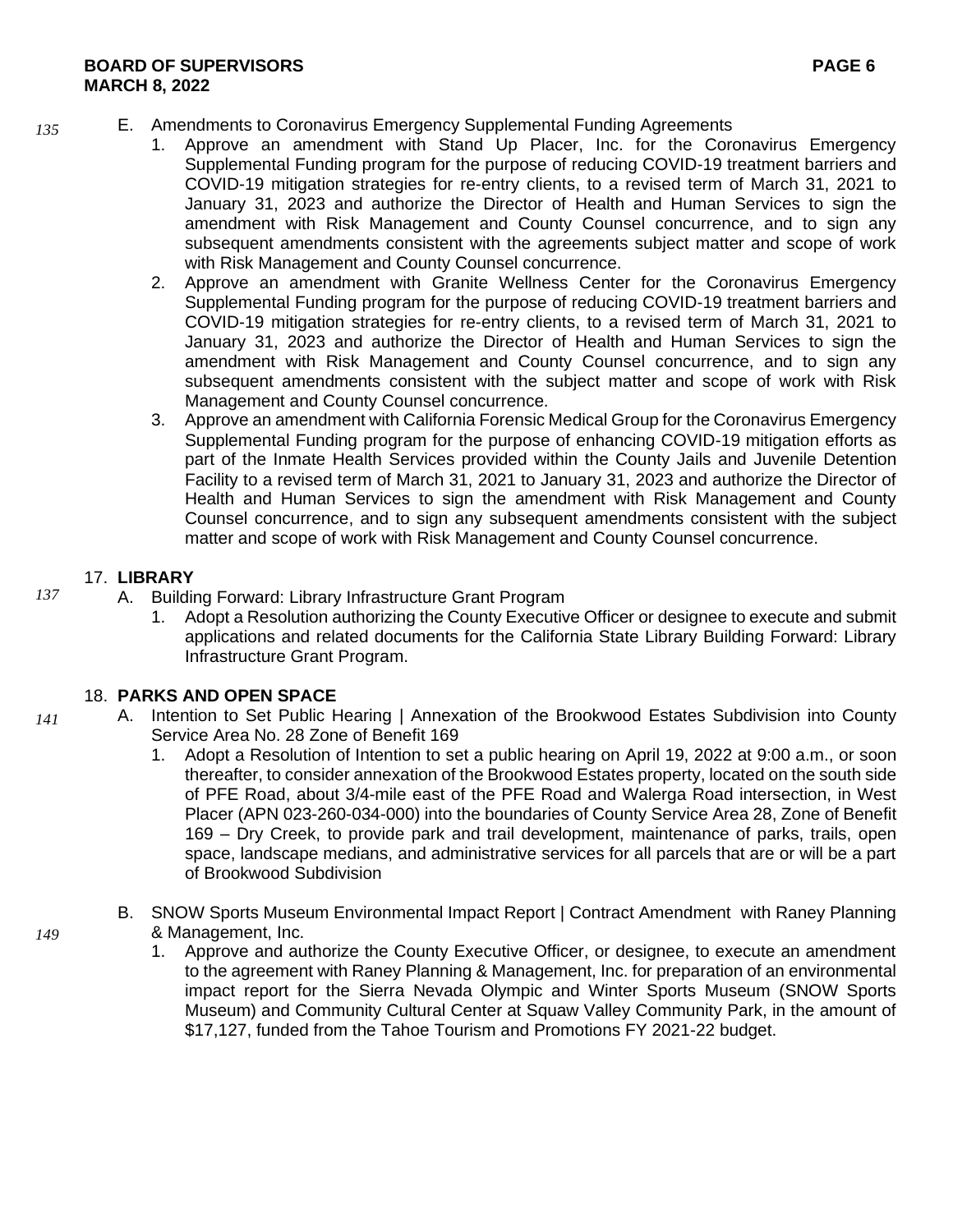#### 19. **PUBLIC WORKS**

- A. Abandoning Portions of Irrevocable Offers of Dedication for Drainage and Multi-Purpose Easements | Lots 33 and 29 per The Northside -Phase 3, Tract No. 979
	- 1. Adopt a Resolution to abandon portions of Irrevocable Offers of Dedication for Drainage Easements and Multi-Purpose Easements over Lots 33 and 29 per The Northside -Phase 3, Tract No. 979, Book BB Maps Page 100, Placer County Official Records (APNs 113-010-037 & 113-010-033).
- B. Lower Secline Water Quality Improvement Project (WQP) | Approve Plans and Specifications/Authorization to Advertise *179*
	- 1. Approve the plans, specifications for the Lower Secline Water Quality Improvement Project, Project No. PJ00494, and authorize the Director of Public Works, or designee, to advertise for construction bids.
	- C. Organic Waste Disposal Reduction Ordinance
		- 1. Adopt an Ordinance, introduced February 22, 2022, adding Article 8.32 to the Placer County Code for reducing organic waste disposal.
	- D. Organic Waste Composition Studies for Eastern Regional Materials Recovery Facility
		- 1. Authorize the Purchasing Manager to amend contract SCN104424 with Tetra Tech Inc. to expand the scope of services and increase the contract from \$94,930 to \$287,874 for a total increase of \$192,944 to perform organic waste composition study at the Eastern Regional Material Recovery Facility for SB 1383 compliance.

# 20. **TREASURER-TAX COLLECTOR**

- A. Adopt Investment Policy
	- 1. Approve a Resolution adopting the Placer County Treasurer's Statement of Investment Policy (Investment Policy) for the year 2022 pursuant to Government Code Section 53646.

#### **ITEMS FOR INFORMATION:**

#### 21. **AUDITOR** *269*

- A. Accountant's Review Report on the Treasurer's Statement of Assets
	- 1. In accordance with Government Code 26920, attached is the Accountant's Review Report on the Treasurer's Statement of Assets prepared by the Internal Audit Division of the Auditor-Controller's Office for the quarter ended September 30, 2021.

#### 22. **TREASURER-TAX COLLECTOR**

A. Treasurer's Statement for the month of December 2021 *237*

**ADJOURNMENT –** To next regular meeting, on March 22, 2022.

*183*

*169*

*201*